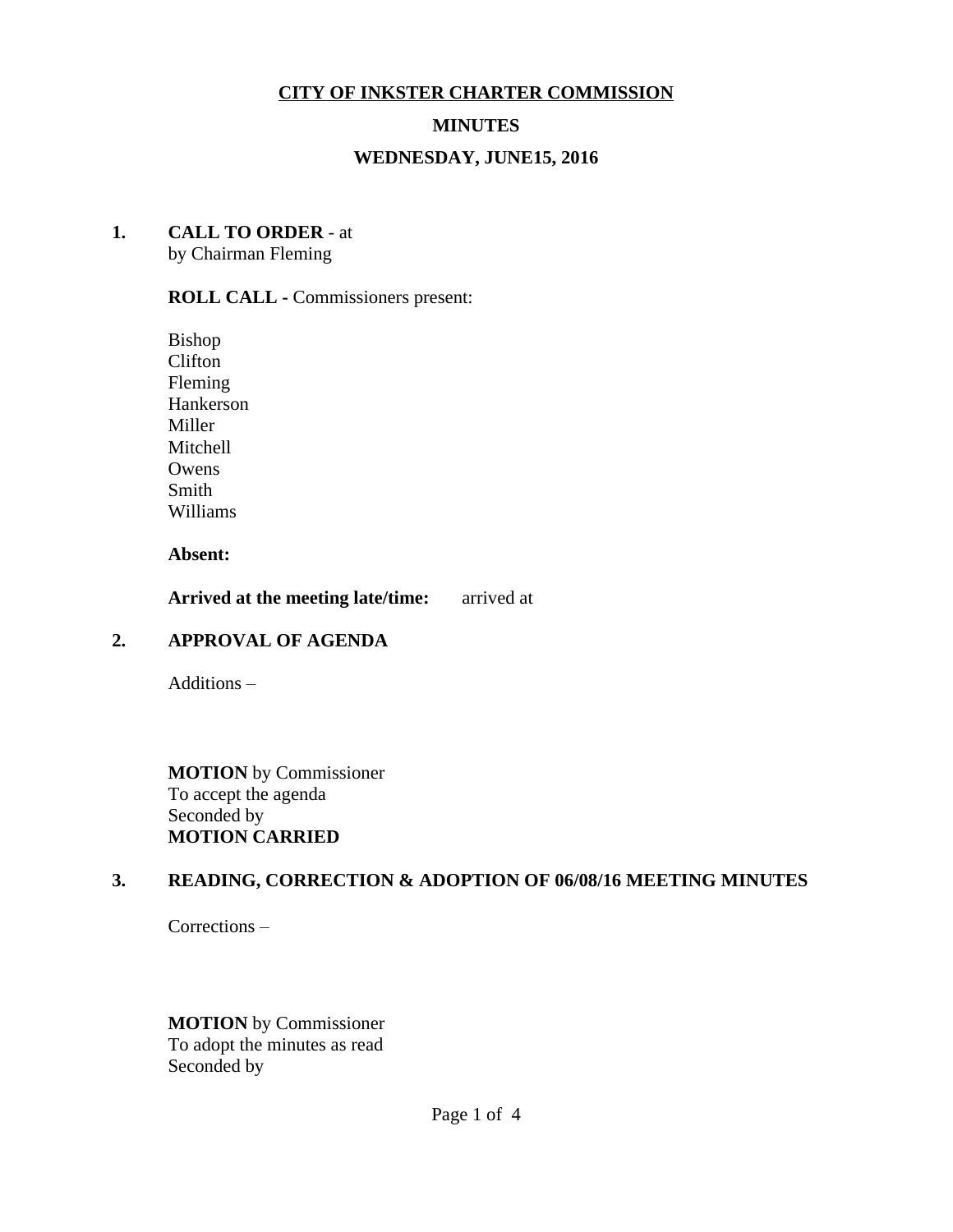#### **MOTION CARRIED**

### **4. OLD BUSINESS**

- A. Review Meeting Norms
- B. Discussion of Media Relations and Communications

**MOTION** by Commissioner To Seconded by Commissioner **MOTION CARRIED**

### **4. NEW BUSINESS**

A. Discussion and Revisions Chapters 12-18

# **CHAPTER 12 SPECIAL ASSESSMENTS**

**MOTION** by Commissioner To Seconded by Commissioner Commissioner **MOTION CARRIED**

# **CHAPTER 13 PURCHASE, SALE AND LEASE OF PROPERTY**

**MOTION** by Commissioner To Seconded by Commissioner Commissioner **MOTION CARRIED**

# **CHAPTER 14 MUNICIPAL UTILITIES**

**MOTION** by Commissioner To Seconded by Commissioner Commissioner **MOTION CARRIED**

# **CHAPTER 15 PRIVATELY OWNED UTILITIES**

**MOTION** by Commissioner To Seconded by Commissioner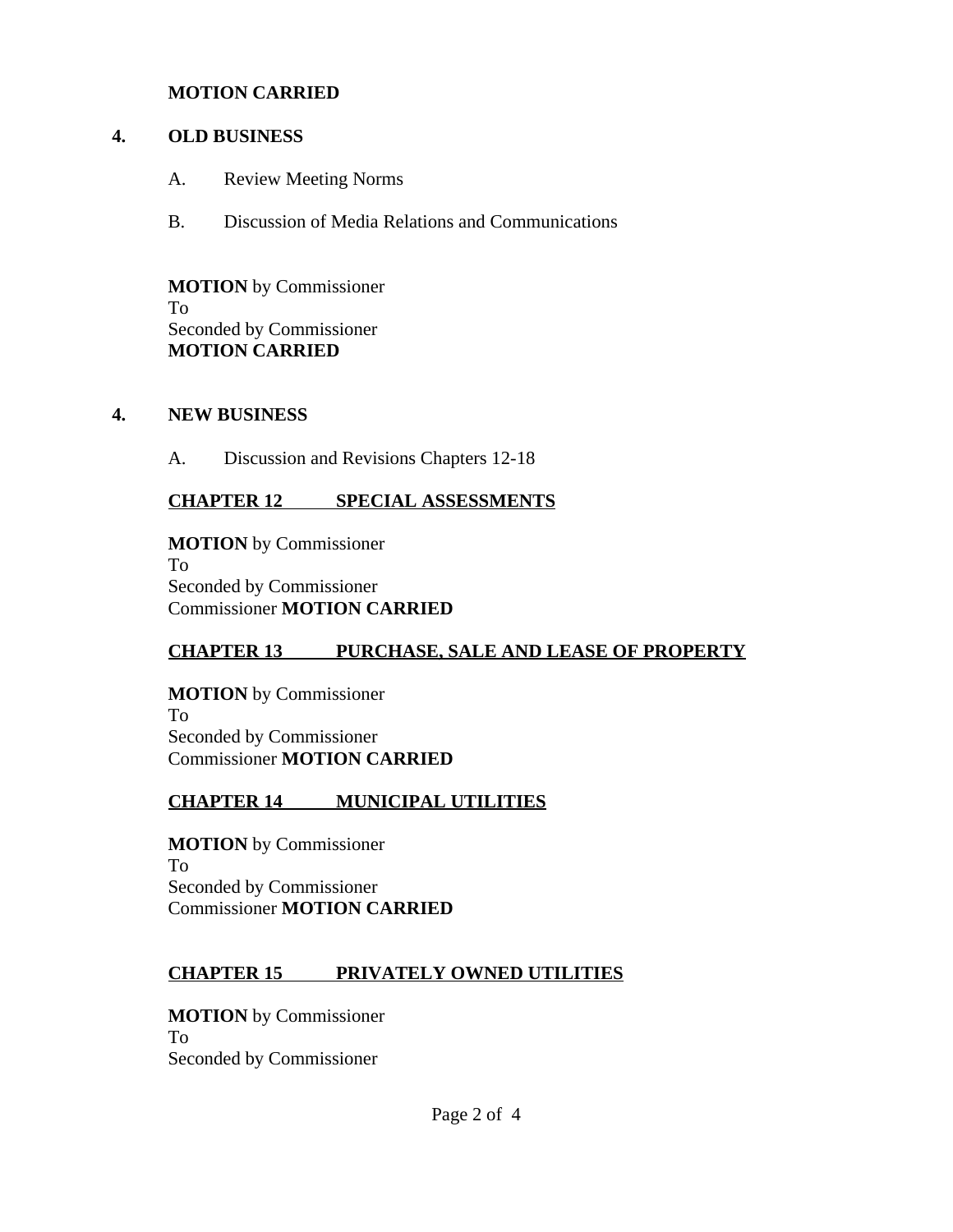#### Commissioner **MOTION CARRIED**

### **CHAPTER 16 CIVIL SERVICE SYSTEM**

**MOTION** by Commissioner To Seconded by Commissioner **MOTION CARRIED**

## **CHAPTER 17 POLICE AND FIREMEN RETIREMENT SYSTEM OF THE CITY OF INKSTER**

**MOTION** by Commissioner To Seconded by Commissioner **MOTION CARRIED**

### **CHAPTER 18 SCHEDULE**

**MOTION** by Commissioner To Seconded by Commissioner **MOTION CARRIED**

# **RESOLUTION OF ADOPTION**

**MOTION** by Commissioner To Seconded by Commissioner **MOTION CARRIED**

#### **5. PUBLIC PARTICIPATION**

Comments -

# **6. AGENDA ITEMS FOR NEXT MEETING**

# **7. ADJOURNMENT**

**MOTION** by Commissioner